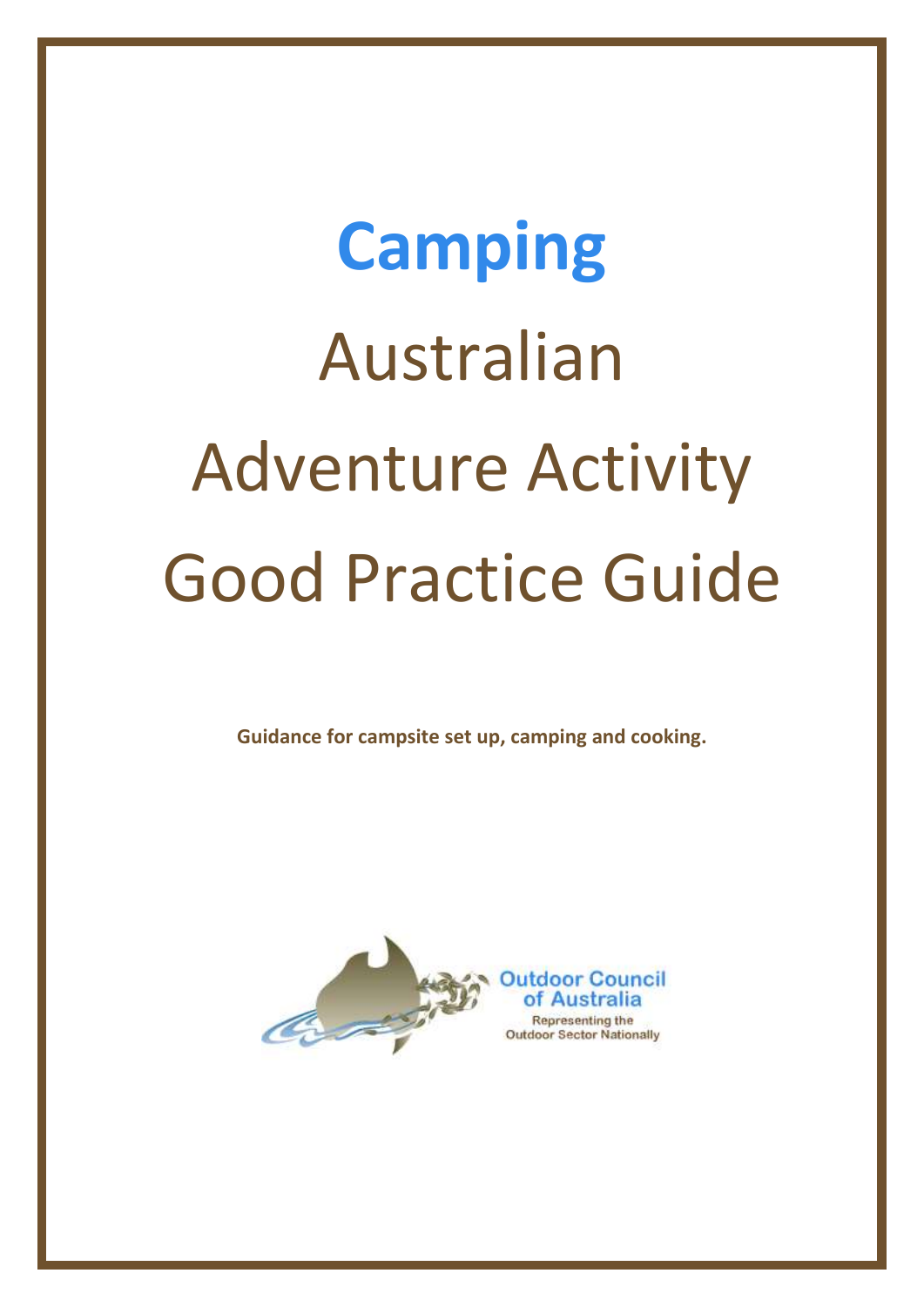### **Traditional Owner Acknowledgement**

The Outdoor Council of Australia and the Australian Adventure Activity Standard Steering Committee would respectfully like to acknowledge the Traditional Owners, their Elders past, present and emerging, for the important role Indigenous people continue to play in Australia and most especially on the land and waters used for outdoor activities and recreation.

### **Copyright**

Copyright 2019 Outdoor Council of Australia.

### **Disclaimer**

The information published in the Australian Adventure Activity Standard (AAAS) and accompanying Good Practice Guides (GPGs), including this document, is for information purposes only and is not a substitute for, or intended to replace, independent, professional or legal advice. The information contained in the Australian Adventure Activity Standard and the Good Practice Guides are a guide only. Activity providers and any other person accessing the documentation should consider the need to obtain any appropriate professional advice relevant to their own particular circumstances, including the specific adventure activities and needs of the dependent participants.

The information published in the Australian Adventure Activity Standard and Good Practice Guides are subject to change from time to time. Outdoor Council of Australia gives no warranty that the information is current, correct or complete and is not a definitive statement of procedures. Outdoor Council of Australia reserves the right to vary the content of the Australian Adventure Activity Standard and/or Good Practice Guides as and when required. Activity providers should make independent inquiries as to the correctness and currency of the content and use their own skill and care with respect to their use of the information.

The Australian Adventure Activity Standard and Good Practice Guides do not replace any statutory requirements under any relevant State and Territory legislation and are made available on the express condition that Outdoor Council of Australia together with the authors, consultants, advisers and the Australian Adventure Activity Standard Steering Committee members who assisted in compiling, drafting and ratifying the documents:

- are not providing professional or legal advice to any person or organisation; and
- are not liable for any loss resulting from an action taken or reliance made on any information or material contained within the Australian Adventure Activity Standard, Good Practice Guides and associated documents.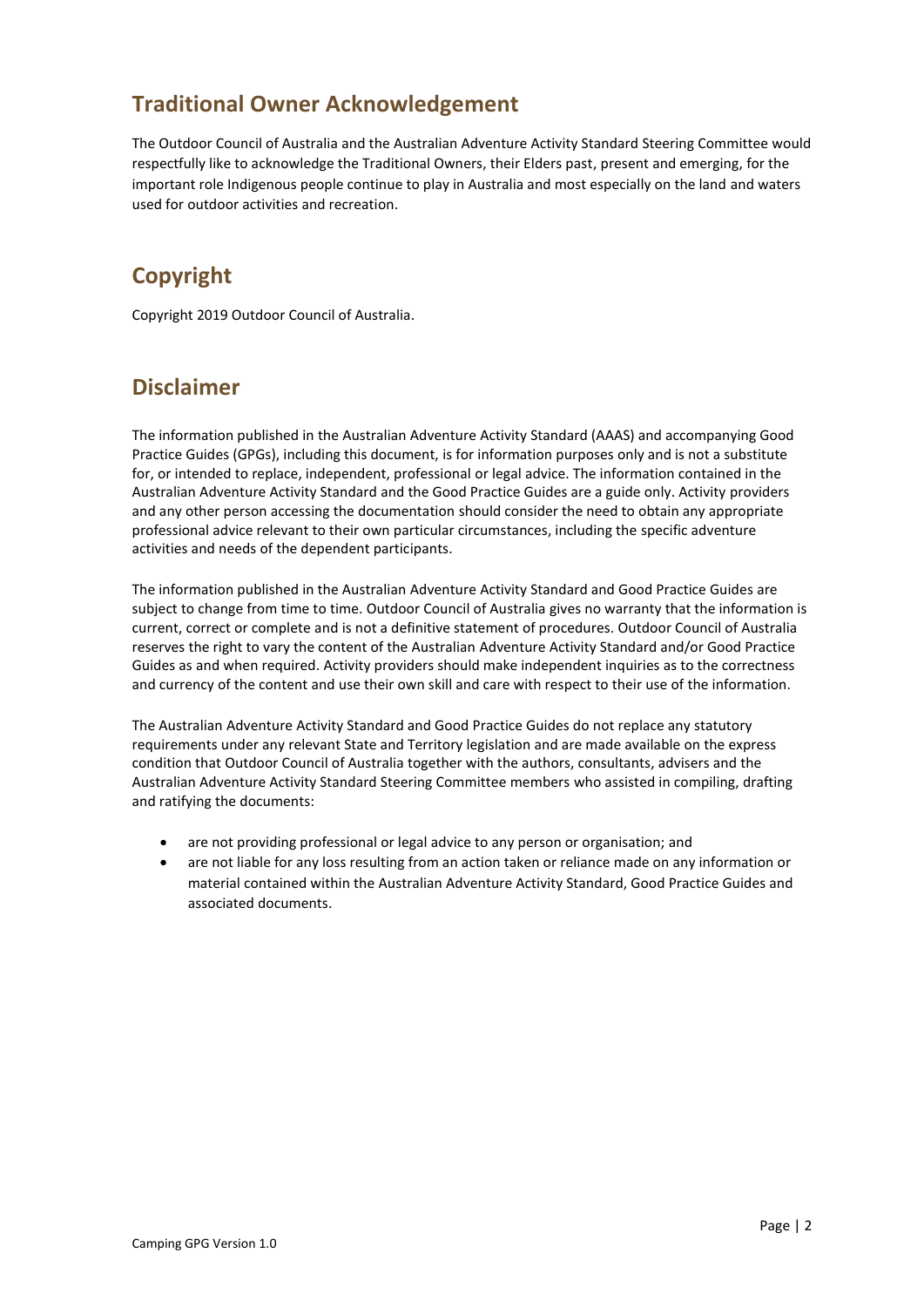#### **Contents Overview**

|                               | 8              |
|-------------------------------|----------------|
|                               | $\overline{9}$ |
|                               | 10             |
|                               | 11             |
|                               | 12             |
| Table of contents ___________ | 14             |

#### **Version details**

| <b>Version</b>       | Date         | <b>Details</b>       |
|----------------------|--------------|----------------------|
| $\sim$<br><b>L.U</b> | 23 Sept 2019 | Version one release. |

#### **Foreword**

#### **"Adventure is worthwhile" – Aristotle**

The Australian Adventure Activity Standard and Good Practice Guides are designed to ensure effective, responsible, sustainable and safe delivery of adventure activities to dependent participants. They can help people across the outdoor sector to develop appropriately managed adventure activities which enhance individuals and our communities, while protecting the environment and culturally significant places. In doing this, these documents can help ensure that people will continue to enjoy the benefits of adventure activities well into the future.

Best wishes for all your adventures.

The Australian Adventure Activity Standard Steering Committee.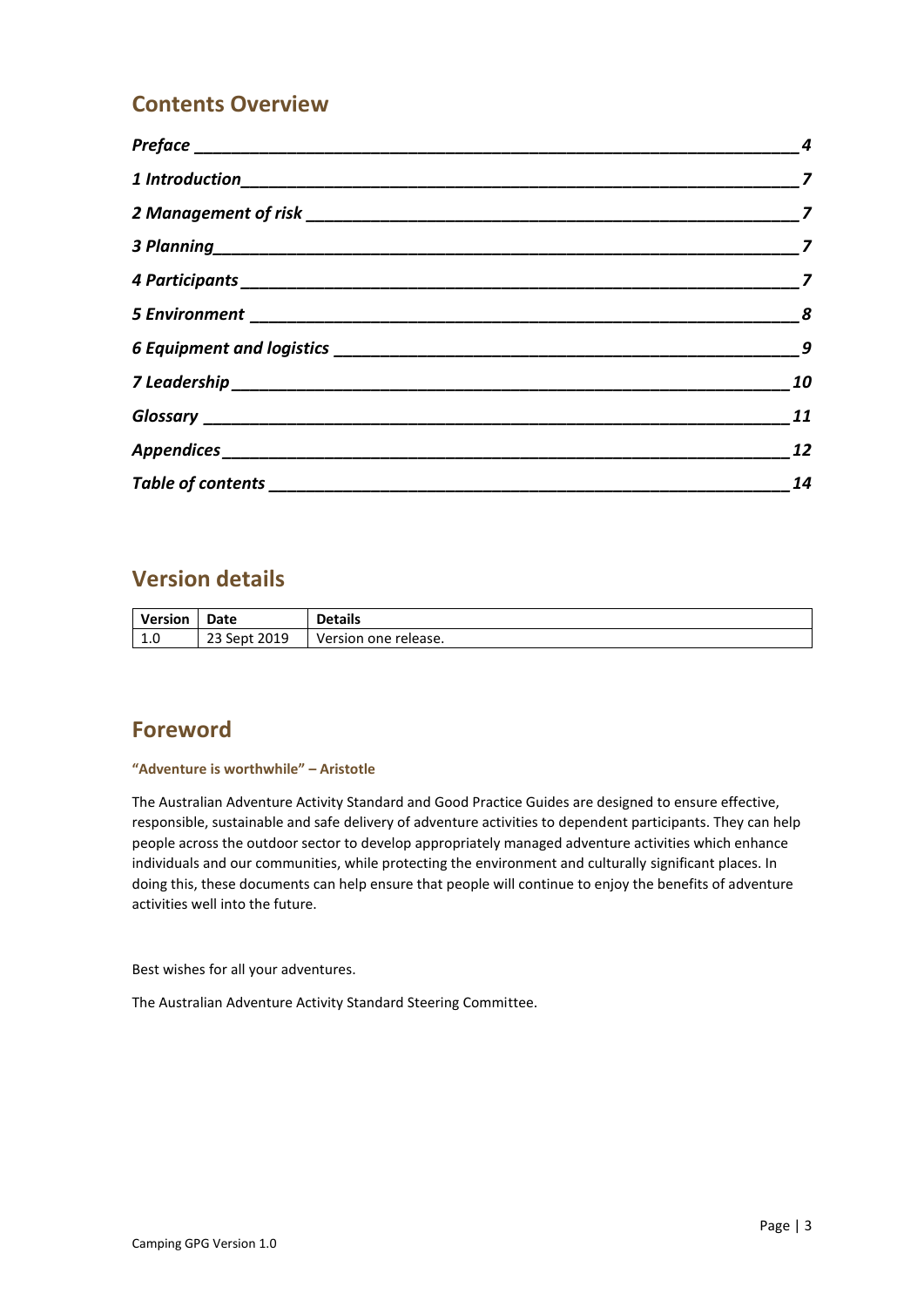#### <span id="page-3-1"></span><span id="page-3-0"></span>About these documents

The **Australian Adventure Activity Standard (AAAS)** and related **Good Practice Guides (GPGs)** are a voluntary good-practice framework for safe and responsible planning and delivery of outdoor adventure activities with *dependent participants*.

The AAAS and related GPGs provide guidance on safety and other aspects of responsible activity delivery, such as respect for the environment, cultural heritage and other users. They are not a full legal compliance guide, nor are they a "how to" guide or field manual for outdoor activities. They do not provide guidance on providing a high-quality experience over and above safe and responsible delivery.

Activity *providers* are encouraged to obtain independent professional and legal advice in relation to their obligations and duties in delivering adventure activities and should reference the relevant laws to the area in which they intend to undertake the adventure activity.

### <span id="page-3-2"></span>Does the Standard and Good Practice Guides apply to me?

The AAAS and related GPGs are specifically designed to help activity *providers* who are conducting activities involving *dependent participants*, to provide a safe and responsible experience. It is for each *provider* to determine based on their own individual circumstances, if they are working with *dependent participants* or not.

A *dependent participant* is a person owed a duty of care by the activity *provider* who is reliant upon the *activity leaders* for supervision, guidance or instruction to support the person's participation in an activity. For example, this often includes participants under the age of 18, participants lacking the ability to safely undertake the activity, or participants reasonably relying on the activity *provider* for their safety. The degree of dependence may vary during an activity.

Considerations for determining if a person is a *dependent participant* may include, but is not limited to:

- the foreseeable level of *competence* of the participant in the activity and the associated level of reliance this creates on the *activity leaders*
- the level of foreseeable self-reliance of the participant to reasonably manage their own safety
- the possible variation throughout the activity of the level of reliance
- the variation of the degree of dependence throughout the activity
- the individual context, nature and circumstances of the activity
- the relevant circumstances and particular facts relating to the responsibilities assumed by the *provider*.

An activity *provider* can be any organisation – business, community group, government agency, school or any other groups – that organises and leads adventure activities. Individuals can also be an activity *provider*, if they have the ultimate legal duty of care to participants. In general, 'the Standard' and GPGs relate to a provider as a 'whole organisation', rather than to 'specific roles' within the provider 'organisation'.

Some providers may have their own standards or guidelines appropriate to their duty of care. It is recommended that these be reviewed periodically to ensure current duty of care expectations are met. 'The Standard' and GPGs may aid such reviews.

### <span id="page-3-3"></span>Are they legally binding?

The AAAS and GPGs are voluntary, not legal requirements. However, they may refer to specific laws and regulations which may be legally binding on activity *providers*.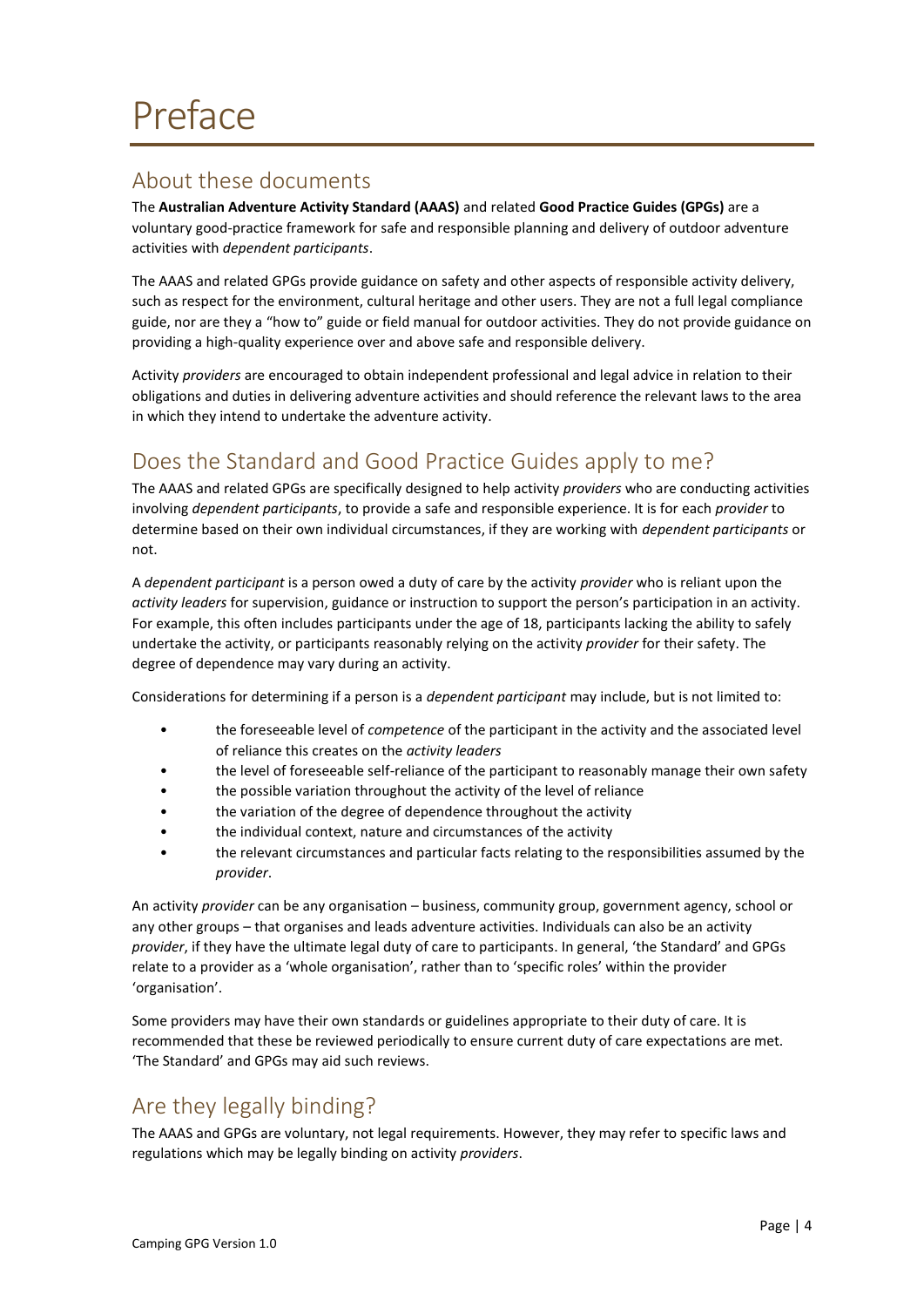While the AAAS and GPGs are voluntary, some *land manager*s and other organisations may require compliance. This may be as a condition of obtaining a licence, permit or other permission, or some other condition (e.g. a contract).

Under Australian common law and relevant legislation, *providers* have a legal duty of care towards *dependent participants* in some circumstances. In broad terms, the legal duty requires *providers* to take reasonable care that their actions and omissions do not cause reasonably foreseeable injury to *dependent participants*.

The AAAS and GPGs are not legal advice, and they cannot answer whether a legal duty exists in specific circumstances. All adventure activity *providers* should check what legal requirements apply in their own situation and seek legal advice if at all in doubt.

Even in cases where participants are not dependent, other legal duties and obligations may arise. The AAAS and GPGs have not been developed for those contexts.

### <span id="page-4-0"></span>Structure of the Standard and Good Practice Guides

The AAAS (i.e. the Standard) has a related Core Good Practice Guide (Core GPG). They both include guidance that applies to all adventure activities. They set out recommendations for a common approach to risk management that can generally apply regardless of the specific activity being undertaken.



Individual activity Good Practice Guides include guidance on specific adventure activities.

For any given activity, (i) the AAAS (the Standard), (ii) the Core GPG and (iii) the activity Good Practice Guide that applies to that specific activity, should be consulted.

The AAAS and Core GPG cover only those activities specifically listed. While the AAAS and Core GPG may be useful in managing *risk* generally for other activities, they may not reflect good practice for such other activities.

### <span id="page-4-1"></span>Interpretation of the Standard and Good Practice Guides

The following words and phrases are used in all documents and have specific meanings:

- Must: used where a provision is mandatory, if the *provider* is to operate fully in accordance with AAAS or GPGs. (This is equivalent to the keyword "shall" used in other voluntary standards e.g. Standards Australia, other International Standards Organisations (ISO's) etc.)
- Should: used where a provision is recommended, not mandatory. It indicates that the *provider* needs to consider their specific situation and decide for themselves whether it applies or is relevant.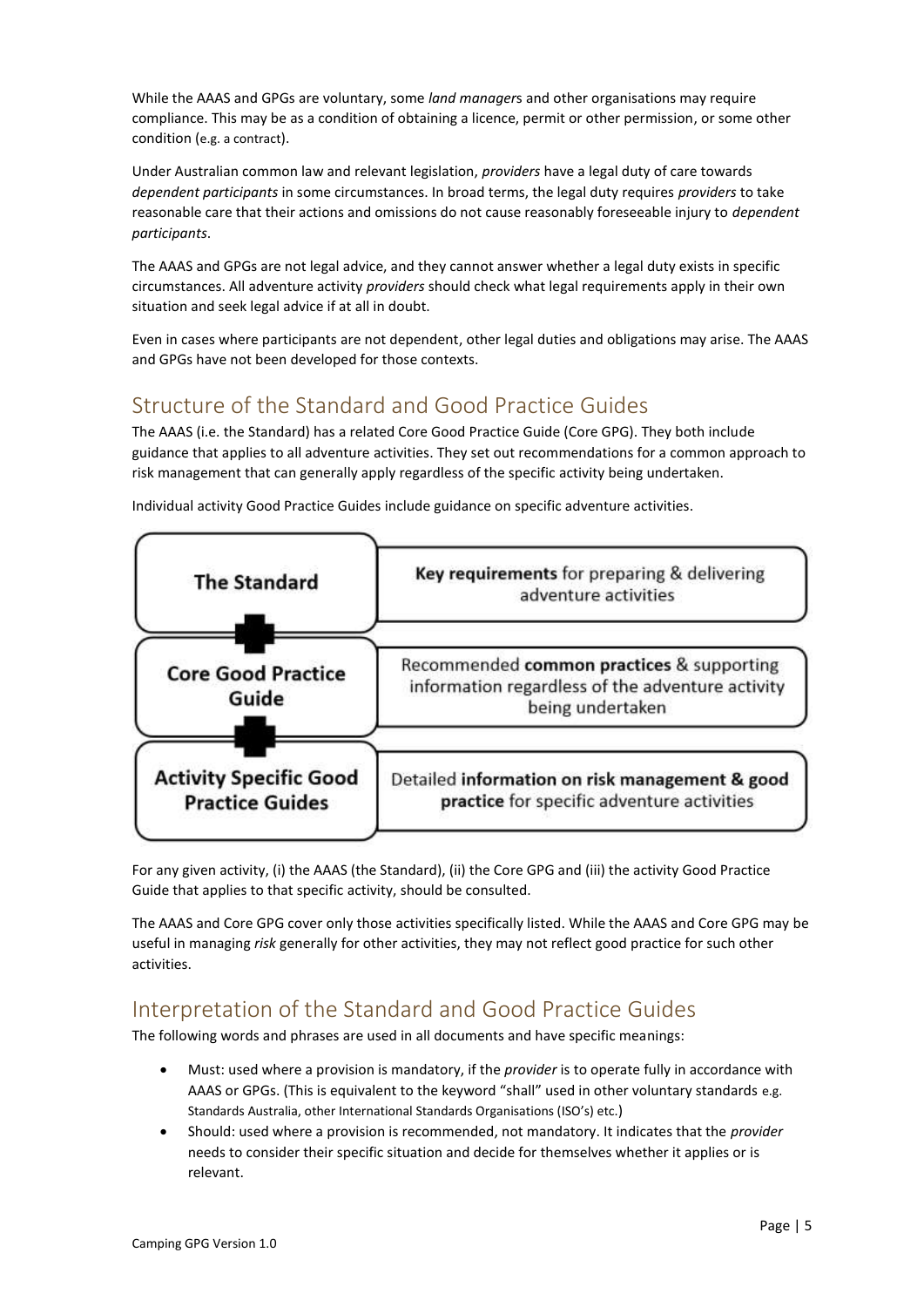- Can/cannot: indicates a possibility and capability.
- May/need not: indicates a permission or existence of an option.
- But are/is not limited to: used to indicate that a list is not definitive and additional items may need to be considered depending on the context.

The following formatting is used throughout:

- Defined words are in *italics.* They are defined in the [Glossary.](#page-10-0)
- Examples are in smaller italic 9-point font.
- In document references are in underlined. References are to section heading titles.
- External web or Australian AAS & GPG document links are in dotted underline italic.

#### <span id="page-5-0"></span>Creation

The AAAS and GPGs were developed with the input from a wide range of outdoors and adventure activity experts with extensive field experience. They draw on state and territory-specific standards previously in place across Australia. The development process included work by a range of technical expert working groups, as well as open consultation throughout the community of activity providers and other experts.

The Steering Committee wishes to thank all the Technical Working Group (TWG) members for their work and contributions.

The Steering Committee acknowledges all the State and Territory Governments for funding the creation of the first national adventure activity standard and set of good practice guides for the sector.

Further details of the creation of the AAAS and GPGs can be found at www.australianaas.org.au

It is intended that the AAAS and GPGs will be regularly updated to reflect changing practice and better understanding over time. Updates will be noted on the website www.australianaas.org.au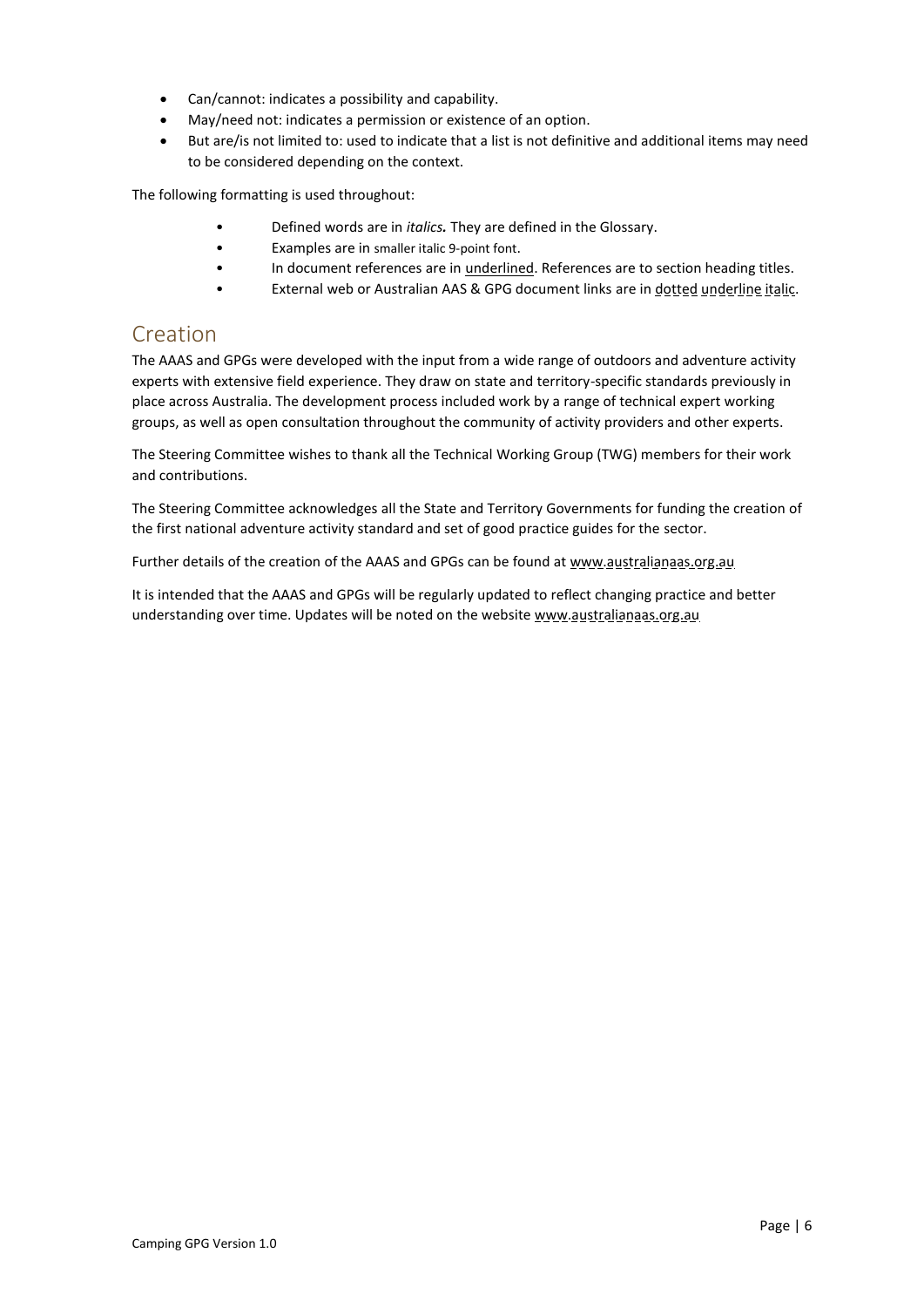# <span id="page-6-0"></span>1 Introduction

#### <span id="page-6-4"></span>1.1 Camping overview

*Camping* is the use of a temporary site in natural areas for overnight camping. This may be for one night or multiple nights.

*Camping* can occur in a diverse range of environments including but are not limited to:

- coastal
- plains
- forest
- arid or outback
- tropical
- mountain or alpine.

#### <span id="page-6-5"></span>1.2 Exclusions

This activity GPG does not cover the activities involved or used in reaching the *camping* location.

#### <span id="page-6-6"></span>1.3 Related activities

Where the means used to reach the *camping* location is by an adventure activity, then the appropriate adventure activity GPG must be complied with.

For example, if *camping* occurs during a *Bushwalking* activity, then the Bushwalking GPG is also used in conjunction with this *Camping* GPG.

# <span id="page-6-1"></span>2 Management of risk

#### <span id="page-6-7"></span>2.1 Management of risk

There are no additional specific activity provisions other than Core GPG provisions.

# <span id="page-6-2"></span>3 Planning

#### <span id="page-6-8"></span>3.1 Activity plans

*Camping* specific planning considerations may include but are not limited to:

- identifying suitable sites to camp
- availability of suitable drinking water
- the access to start & finish locations and throughout the activity.
- the impact of current seasonal factors
- identifying specific hazards and risks.

# <span id="page-6-3"></span>4 Participants

#### <span id="page-6-9"></span>4.1 Participant considerations

There are no additional specific activity provisions other than Core GPG provisions.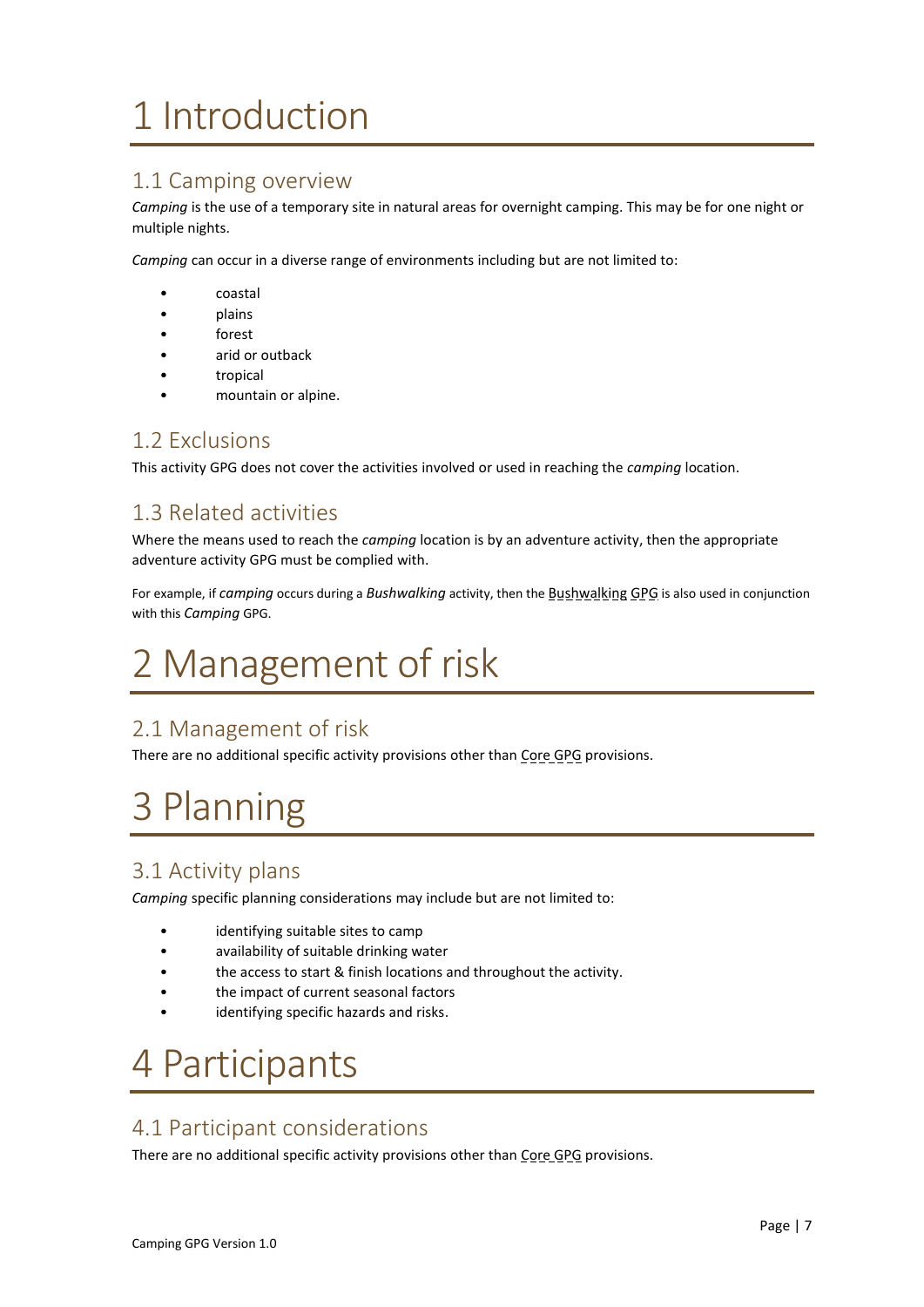# <span id="page-7-0"></span>5 Environment

### <span id="page-7-1"></span>5.1 Environment related planning considerations

Other environmental considerations other than climate or weather for camping may include but are not limited to:

- the type of flora expected (e.g. impeding progress, ability to cut or scratch etc.)
- the fauna expected (e.g. risks associated with venomous snakes, ants etc.).

#### <span id="page-7-2"></span>5.2 Severe weather

#### <span id="page-7-3"></span>5.2.1 Weather information

Refer Appendix 2 - [Weather information.](#page-12-0)

#### <span id="page-7-4"></span>5.2.2 Camping severe weather triggers

*Trigger points* must be based on the relevant Bureau of Meteorology weather warnings and actual weather conditions.

The risk management plan and emergency management plan should include guidance on *trigger points* and associated actions for:

- severe weather warnings
- thunderstorm warnings
- coastal waters wind warnings
- tropical cyclone advice: watch and warning
- extreme cold temperature
- extreme hot temperatures.

Actions for relevant weather may include but are not limited to:

- cancellation
- modification and/or evacuation to a safe location
- avoiding locations affected by tides or surf
- avoiding areas and river crossings that have the potential for flash flooding
- preparations to avoid the risks associated with blizzards
- moving to areas that are protected from strong winds
- managing risks of flying or falling items during strong winds
- moving to areas that are protected from hail preparations to avoid the risks associated with lightning.

#### <span id="page-7-5"></span>5.3 Camping flood risk management

*Camping* locations likely to experience *flash flooding* should be avoided.

Areas likely to experience *flash flooding* should be avoided during severe weather or thunderstorms.

The suitability of water for drinking during and after flooding should be assessed.

#### <span id="page-7-6"></span>5.4 Bushfire, prescribed fire and fire danger

Refer Core GPG - Bush fire, prescribed fire and fire danger.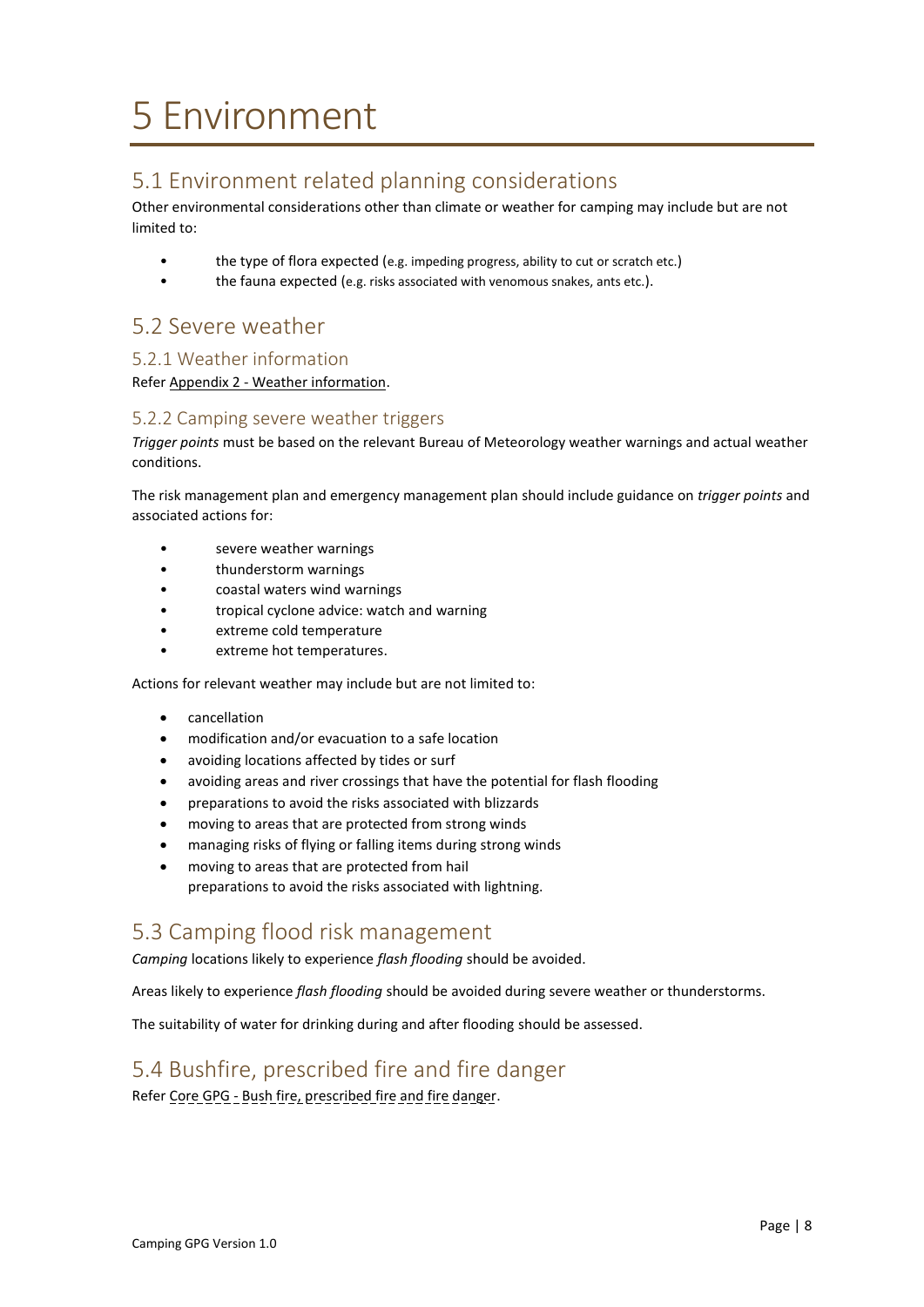#### <span id="page-8-1"></span>5.5 Tree safety

Trees can drop limbs, or entire trees can fall without warning.

Measures to reduce the risk of injury from a tree or limb falling must be considered when selecting camping and sleeping locations.

Considerations when selecting camping or sleeping locations must include:

- observing any warning signage
- avoiding camping directly under trees that have unattached limbs or material suspended in its canopy
- avoiding camping directly under trees that appear to be dead or have dead limbs
- avoiding camping directly under large trees
- the potential impact of severe weather or other weather conditions on the likelihood of tree or limb falls occurring.

Also, refer to Core GPG - Tree Safety.

#### <span id="page-8-2"></span>5.6 Wildlife safety

Procedures should be in place to minimise the risks associated with wildlife that may be encountered.

#### <span id="page-8-3"></span>5.7 Environmental sustainability procedures

Procedures may include but are not limited to:

• staying within the limits or boundaries of camping areas where these have been defined.

Also refer to Core GPG - Environmental sustainability procedures for additional procedures.

# <span id="page-8-0"></span>6 Equipment and logistics

#### <span id="page-8-4"></span>6.1 Equipment requirements

Procedures must be in place to ensure appropriate clothing for the expected and foreseeable weather conditions is available.

Procedures must be in place to ensure appropriate footwear for the expected and foreseeable terrain is available.

Procedures must be in place to ensure a personal drink supply is available.

Procedures must be in place to ensure suitable *camping* equipment for the *context* of the activity.

Refer Appendix 1 - [Common equipment.](#page-11-1)

Example equipment lists can also be found in the Bushwalking GPG - Equipment appendix.

#### <span id="page-8-5"></span>6.2 Use of cooking equipment or fire

Incident data suggests that there is an elevated likelihood of incidents when cooking or using stoves.

There must be appropriate training in the use of stoves.

There must be appropriate supervision when *participants* use stoves or fire.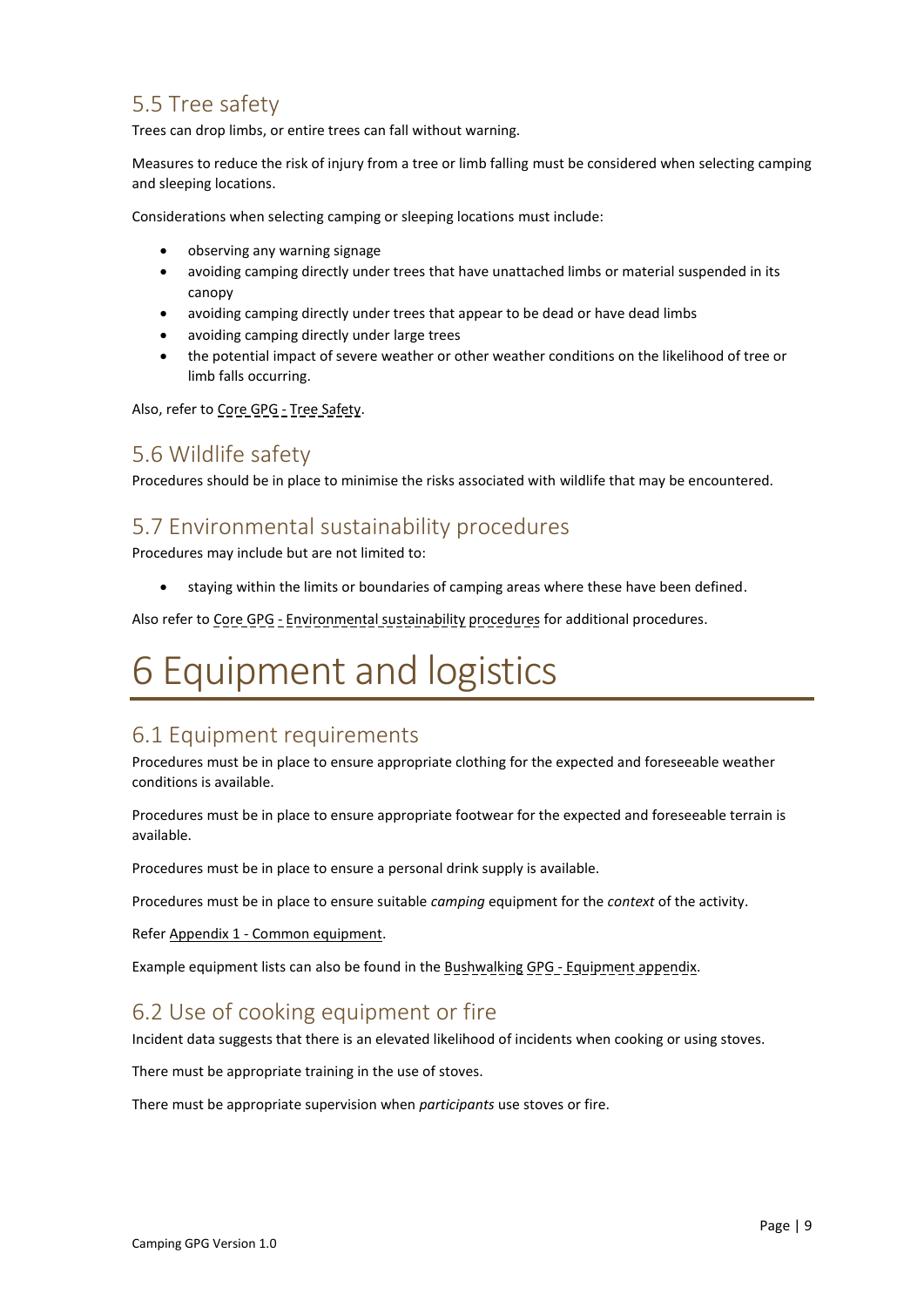Procedures for the use of stoves or fire must include:

- establishing a cooking location and arrangement that minimises human traffic and congestion and avoids movement were users step over stoves
- having stoves located on a stable, flat and level base
- refuelling gas or liquid fuel stoves does not occur while it is still alight
- any spilt fuel during refuelling cannot be accidently ignited
- extinguishing the stove occurs before moving its location
- fuel containers being locating away from possible ignition sources
- use of suitable equipment to hold and manipulate hot cooking equipment
- passing hot equipment, water or food over any part of another person is avoided
- stove or fire users being situated to quickly avoid or move away from hazards that might burn them
- stoves or fire only being used in well ventilated spaces to prevent a build-up of toxic gas fumes.

## <span id="page-9-0"></span>7 Leadership

#### <span id="page-9-1"></span>7.1 Naming conventions

The *activity leader* naming convention enables this activity GPG to be related to Core GPG requirements.

The leadership naming conventions for *Camping* activities may be but are not limited to:

*Leader* in Core GPG.

*Assistant leader* in Core GPG.

Where the means used to reach the *camping* location is by an adventure activity, then the appropriate adventure activity GPG may use a different naming convention.

#### <span id="page-9-2"></span>7.2 Competencies

This section outlines the *competencies* that activity leaders should have.

#### <span id="page-9-3"></span>7.2.1 Competencies overview

The Australian Adventure Activity Standard and Good Practice Guides refers to units from the Sport, Fitness and Recreation Training Package for descriptive statements of the knowledge and skills required of *activity leaders*.

The Training Package units are used for the sole purpose of providing descriptions for the knowledge and skills required. It is not intended to imply or require that specific formal training, assessment or qualification is the only means of gaining or recognising knowledge and skills.

*Providers* can recognise *activity leaders* as having the 'ability to apply knowledge and skills to achieve expected results' (i.e. *competencies*) in a number of different ways as detailed in the Core GPG - Recognition of competence.

The Training Package units listed can be found by searching for the units on the training.gov.au/Home/Tga website. The code provided with the unit name assists in this search.

#### <span id="page-9-4"></span>7.2.2 Camping competencies

Refer Appendix 3 - [Leader competencies for camping activities.](#page-13-1)

#### <span id="page-9-5"></span>7.2.3 Recognition of competence

Refer to considerations for recognition pathways outlined in Core GPG.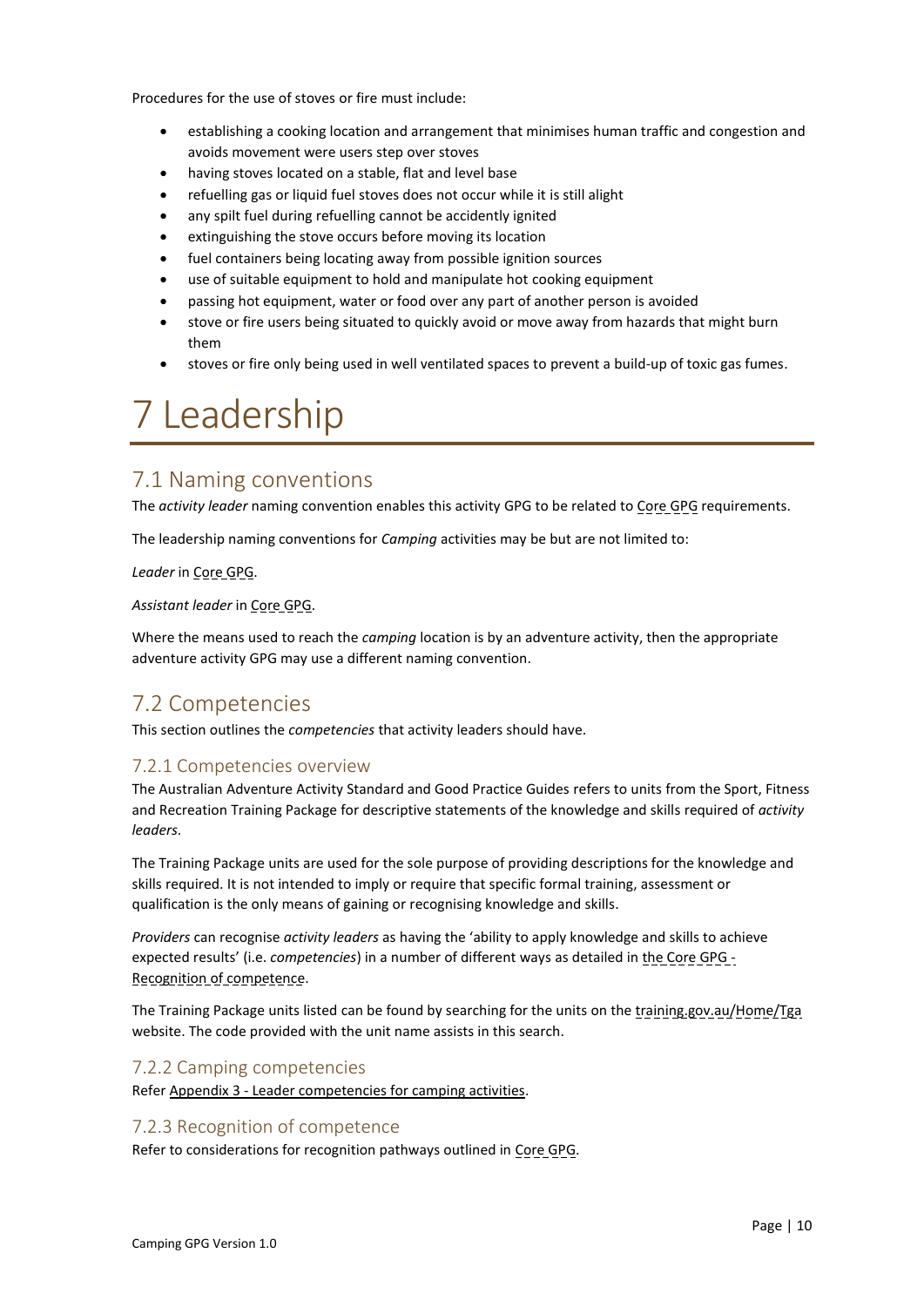#### <span id="page-10-1"></span>7.3 Group size

The following table outlines the maximum group size that should be used when leading *camping*.

Also, refer to considerations for determining group size in any relevant activity GPG and the Core GPG.

| <b>Camping Activity</b> | Overnight |        |
|-------------------------|-----------|--------|
|                         | minors    | adults |
| Camping group size      | 77        | 72     |

### <span id="page-10-2"></span>7.4 Activity leader to participant ratios

The following table outlines the supervision that should be used when *Camping* is the sole activity. If camping occurs as part of another adventure activity, refer to the activity GPG for the recommended supervision ratios.

Also, refer to considerations for determining supervision requirements in any relevant activity GPG and the Core GPG.

| <b>Camp Activity</b>                | overnight |           |
|-------------------------------------|-----------|-----------|
| <b>Leader requirements</b>          | minors    | adults    |
| 1 leader                            |           | $1 - 15$  |
| 1 leader and 1 assistant leader or  | $1 - 20$  | $16 - 20$ |
| responsible person minimum          |           |           |
| Maximum group size (also refer land | 22        | 22        |
| owner/manager requirements)         |           |           |

Considerations in determining if supervision requirements can be satisfactorily completed by a responsible person should include but are not limited to:

- the equipment, method and arrangements if participants are using stoves
- the ability to provide suitable emergency management
- assess to additional support to address emergencies.

#### <span id="page-10-3"></span>7.5 Supervision and management during the activity

Incident data suggests that there is an elevated likelihood of incidents when *participants* are engaged in free time while at camp.

There should be appropriate supervision of *participant*s during unstructured free time.

Procedures should be used to reduce the potential of *participants* becoming separated or lost.

# <span id="page-10-0"></span>Glossary

Also refer to glossary from Core GPG.

#### <span id="page-10-4"></span>Camping glossary

*AAAS*: Australian Adventure Activity Standard – See Preface for details.

*Camping*: the use of a temporary site for overnight camping.

*Flash flooding*: is flooding in a localised area with a rapid onset, usually as the result of relatively short intense bursts of rainfall.

*GPGs*: Good Practice Guide(s) – See Preface for details.

*Trigger point*: a particular circumstance or situation that causes an action to occur.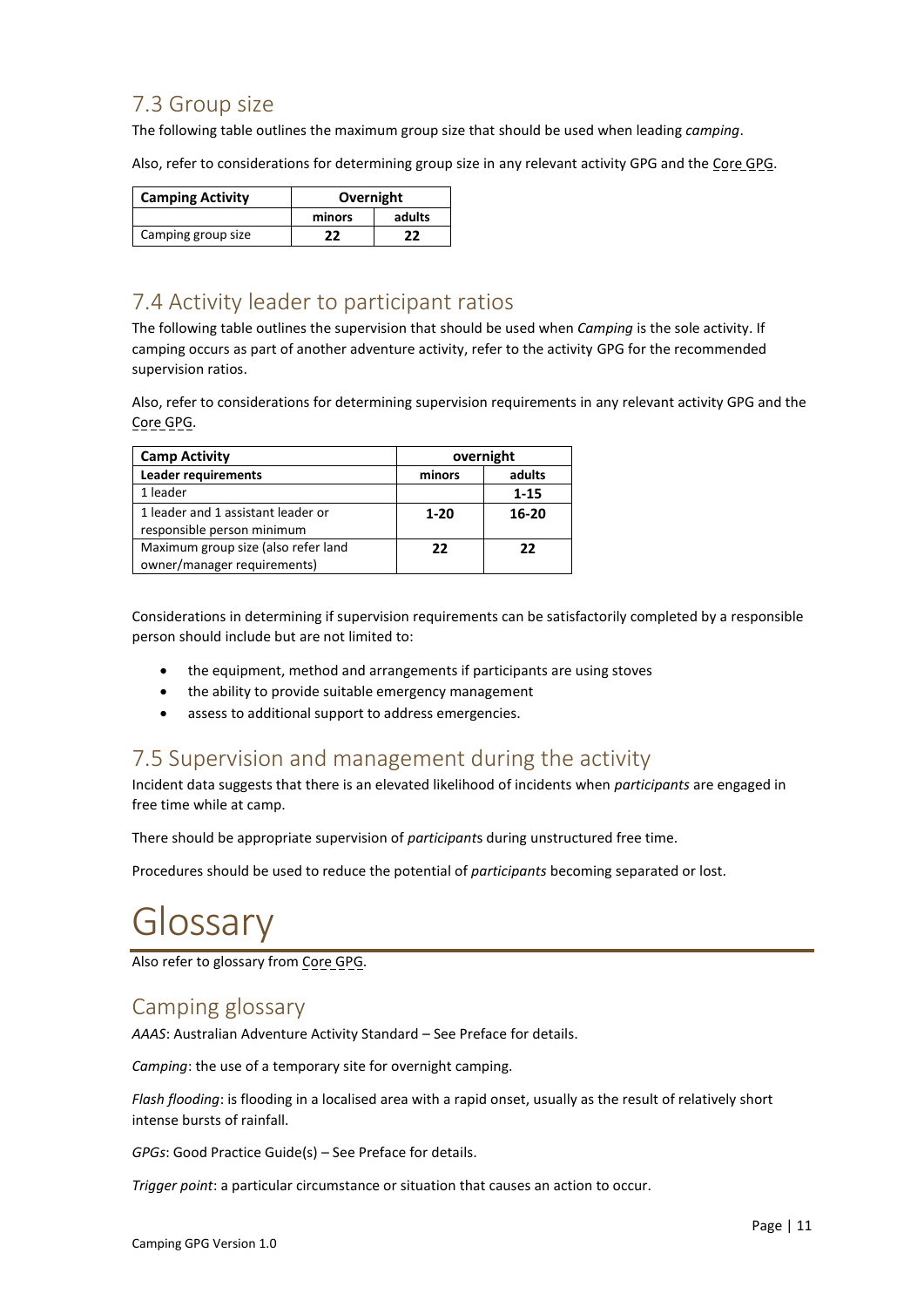# <span id="page-11-0"></span>Appendices

#### <span id="page-11-1"></span>Appendix 1 Common equipment

The equipment required and the appropriate "type" of equipment used is dependent on the specific context of the activity.

Equipment used for camping may include but is not limited to:

#### **Emergency/rescue**

- documentation (see Core GPG Activity leader required documentation)
- emergency communication equipment (see Core GPG Emergency communication)
- first aid kit in waterproof storage (see Core GPG First aid equipment and medication)
- a waterproof method of storing and carrying documentation and communications equipment
- signalling device(s) (e.g. mirror, flares).

#### **Activity Leaders**

- communications equipment (standard communication rather than emergency communication where this differs) and spare batteries or backup "power banks"
- relevant maps and location information
- pen/pencil and blank writing paper
- watch or equipment suitable to tell and measure time for first aid purposes
- head torch and spare batteries
- same as for participant.

#### **Participant**

- personal medications (including for asthma and anaphylaxis)
- personal hygiene requirements
- suitable bag to store personal items
- waterproof bag liner
- water containers
- raincoat suitable for the environment
- sun hat
- footwear suitable for the conditions
- spare prescription glasses
- sit mat
- camp chair
- sunscreen
- clothing suitable for the conditions:
	- o jumpers (woollen or non-cotton fleece)
	- o thermals
	- o beanie or balaclava
	- o overpants
	- o suitable socks
	- o shirt with collar and preferably long sleeves
	- o strong shorts or trousers (synthetic fabrics preferable)
	- o underwear
	- o gloves
	- o handkerchief
	- o sock covers or gaiters
- sunglasses
- small torch and spare batteries
- sleeping bag in waterproof bag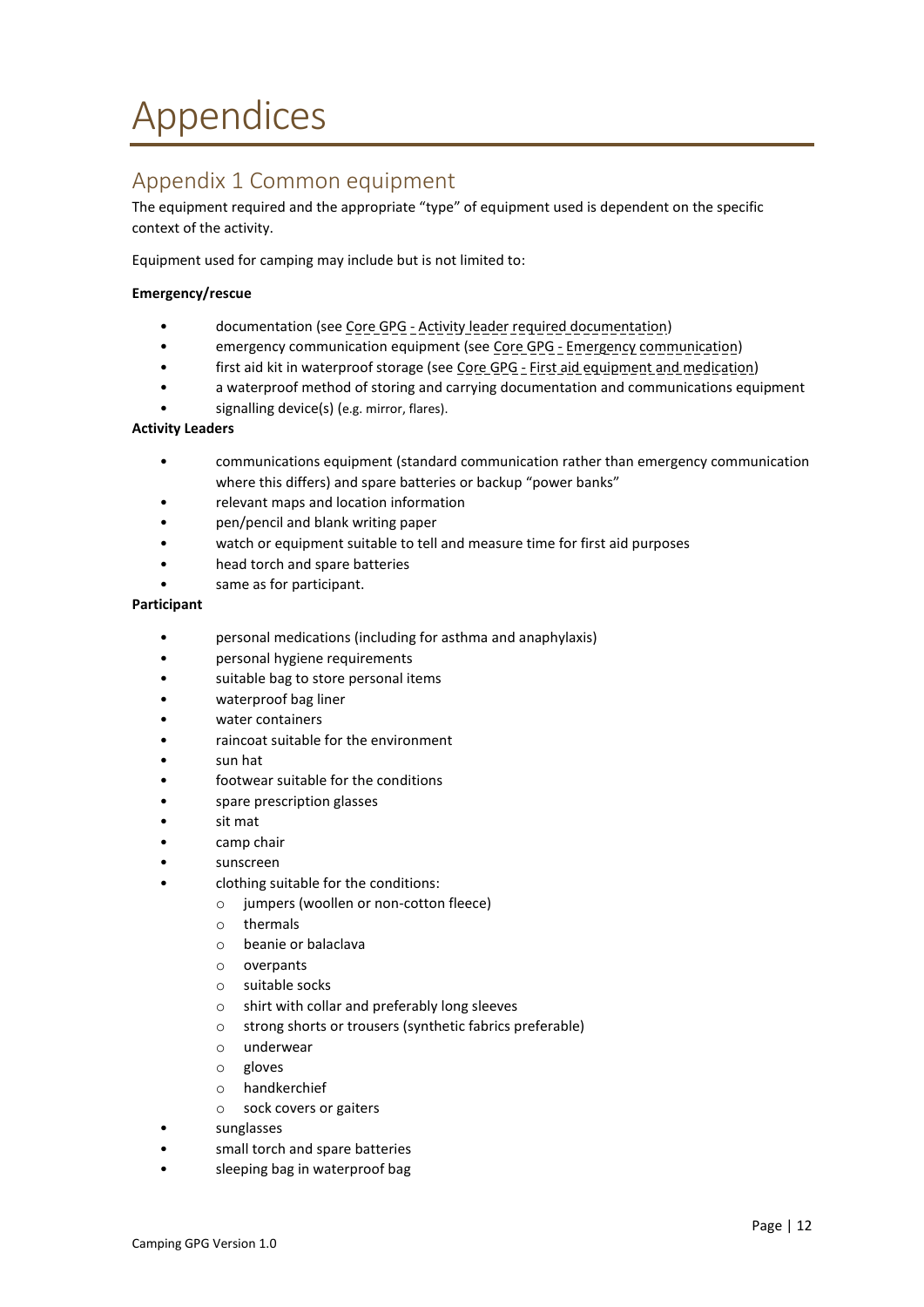- eating utensils such as cutlery, bowl, plate and cup
- spare clothing
- sleeping mattress.

#### **Group**

- appropriate sleeping shelters (e.g. tent)
- tarp, rope and pegs for shade or rain shelter
- cooking equipment and 'lifters' for pots
- cleaning equipment for catering equipment
- cooking stove and fuel
- matches/lighter
- glow sticks, spare batteries, candles
- trowel/shovel for toileting
- toilet paper
- hand sanitiser
- water purification system
- drinking water bulk water containers
- repair kit
- food for duration plus spare
- esky and/or fridge for cold storage
- containers with lids for food storage
- rubbish bags
- multi-tool with knife
- sunscreen
- insect repellent.

#### <span id="page-12-0"></span>Appendix 2 Weather information

The Bureau of Meteorology also provides a range of services. For details refer to:

http://www.bom.gov.au/weather-services/WeatherGuideLand.pdf

The following table details the:

- current Australian weather warnings
- associated weather for each warning
- mainland warning trigger points for issuing warnings for strong winds and hail.

Bureau of Meteorology weather warnings and associated weather Table:

| <b>Severe Weather</b><br>warning                  | <b>Severe</b><br>Thunderstorm<br>warning | <b>Marine Wind</b><br><b>Warning</b>              | <b>Tropical Cyclone Advice:</b><br><b>Watch or warning</b> |
|---------------------------------------------------|------------------------------------------|---------------------------------------------------|------------------------------------------------------------|
| High tides                                        |                                          |                                                   |                                                            |
| Large surf                                        |                                          |                                                   |                                                            |
| <b>Blizzards</b>                                  |                                          |                                                   |                                                            |
| Heavy rain/flash flooding                         | Heavy rain/flash<br>flooding             |                                                   |                                                            |
| Strong winds<br>Wind $>63$ km/h<br>Gusts >90 km/h | Strong winds<br>Gusts >90 km/h           | Strong winds<br>Wind $>48$ km/h or $>26$<br>knots | Strong winds<br>Wind $>62$ km/h or $>=34$<br>knots         |
|                                                   | Tornadoes                                |                                                   |                                                            |
|                                                   | Hail $(>=2cm)$                           |                                                   |                                                            |
|                                                   | Lightning                                |                                                   |                                                            |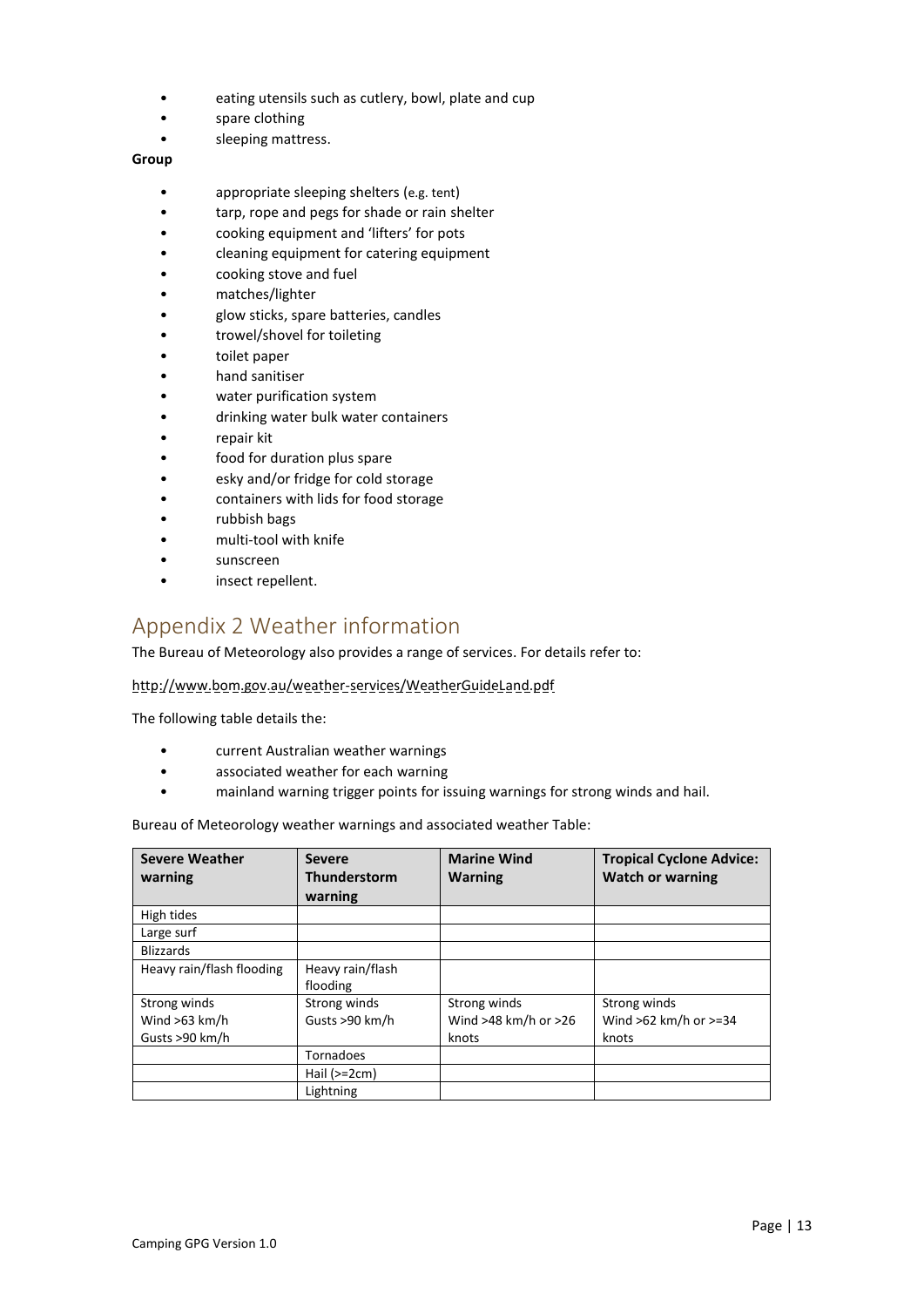### <span id="page-13-1"></span>Appendix 3 Leadership competencies for camping activities

Also refer to Core GPG - Competencies.

The following table outlines the recommended *competencies activity leaders* should have when leading *camping*.

| <b>Assistant Leader</b>      |                     | Leader                       |                     |
|------------------------------|---------------------|------------------------------|---------------------|
| Unit describing skills and   | Code                | Unit describing skills and   | Code                |
| knowledge                    | (or the equivalent) | knowledge                    | (or the equivalent) |
| All Core Good Practice Guide |                     | All Core Good Practice Guide |                     |
| units plus                   |                     | units plus                   |                     |
| Operate communications       | PUAOP013A           | Operate communications       | PUAOP013A           |
| systems and equipment        |                     | systems and equipment        |                     |
|                              |                     | Plan for minimal             | SISOOPS304A         |
|                              |                     | environmental impact         |                     |
|                              |                     | Use and maintain a           | SISOOPS202A         |
|                              |                     | temporary or overnight site  |                     |

# <span id="page-13-0"></span>Table of contents

#### **Contents**

|                                                                                  | 4 |
|----------------------------------------------------------------------------------|---|
|                                                                                  |   |
|                                                                                  |   |
|                                                                                  |   |
|                                                                                  |   |
|                                                                                  |   |
|                                                                                  |   |
|                                                                                  |   |
|                                                                                  |   |
|                                                                                  |   |
|                                                                                  |   |
|                                                                                  |   |
|                                                                                  |   |
|                                                                                  |   |
|                                                                                  |   |
|                                                                                  |   |
|                                                                                  |   |
|                                                                                  | 8 |
| 5.1 Environment related planning considerations ________________________________ | 8 |